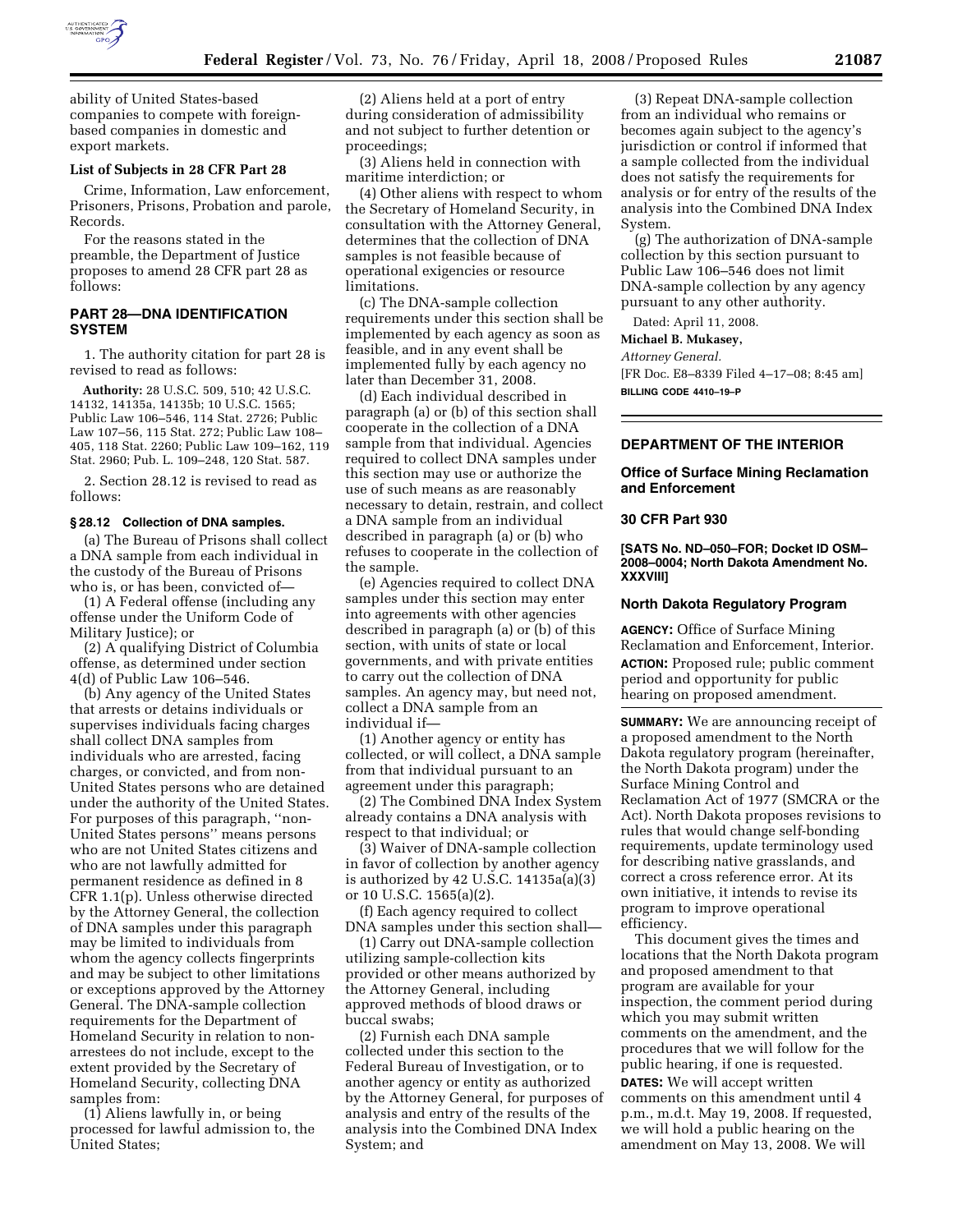accept requests to speak until 4 p.m., m.d.t. on May 5, 2008.

**ADDRESSES:** You may submit comments, identified by ''SATS No. ND–050–FOR'' and/or Docket ID OSM–2008–0004'' by any of the following methods:

• *E-mail:* [*JFleischman@osmre.gov*]. Include OSM–2008–0004 in the subject line of the message.

• *Mail/Hand Delivery/Courier:* Jeffrey W. Fleischman, Director, Casper Field Office, Office of Surface Mining Reclamation and Enforcement, Federal Building, 150 East B Street, Room 1018, Casper, Wyoming 82601–1018, 307/ 261–6550, *JFleischman@osmre.gov.* 

• *Fax:* 307/261–6552.

• *Federal eRulemaking Portal: http:// www.regulations.gov.* The proposed rule has been assigned Docket ID: OSM– 2008–0004. If you would like to submit comments through the Federal eRulemaking Portal, go to *www.regulations.gov* and do the following. Click on the ''Advanced Docket Search'' button on the right side of the screen. Type in Docket ID OSM– 2008–0004 and click the ''Submit'' button at the bottom of the page. The next screen will display Docket Search Results for the rulemaking. If you click on OSM–2008–0004 you can view the proposed rule and submit a comment. You can also view supporting material and any comments submitted by others.

*Instructions:* All submissions received must include the agency name and OSM–2008–0004. For detailed instructions on submitting comments and additional information on the rulemaking process, see the ''Public Comment Procedures'' heading in the **SUPPLEMENTARY INFORMATION** section of this document.

*Docket:* In addition to viewing the Docket and obtaining copies of documents at *http:// www.regulations.gov,* you may also review copies of the North Dakota program, this amendment, a listing of any scheduled public hearings, and all written comments received in response to this document, at the addresses listed below during normal business hours, Monday through Friday, excluding holidays. You may receive one free copy of the amendment by contacting the Office of Surface Mining Reclamation and Enforcement (OSM's) Casper Field Office.

Jeffrey W. Fleischman, Director, Casper Field Office, Office of Surface Mining Reclamation and Enforcement, Federal Building, 150 East B Street, Room 1018, Casper, Wyoming 82601– 1018, 307/261–6550,

*JFleischman@osmre.gov* 

James R. Deutsch, North Dakota Public Service Commission, Capitol

Building, Bismarck, North Dakota 58505, *Tel:* 701–328–2251, *E-mail: jrd@oracle.psc.state.nd.us* 

**FOR FURTHER INFORMATION CONTACT:**  Jeffrey W. Fleischman, Telephone: 307– 261–6550. Internet: *JFleischman@osmre.gov* 

#### **SUPPLEMENTARY INFORMATION:**

I. Background on the North Dakota Program II. Description of the Proposed Amendment III. Public Comment Procedures IV. Procedural Determinations

## **I. Background on the North Dakota Program**

Section 503(a) of the Act permits a State to assume primacy for the regulation of surface coal mining and reclamation operations on non-Federal and non-Indian lands within its borders by demonstrating that its State program includes, among other things, ''a State law which provides for the regulation of surface coal mining and reclamation operations in accordance with the requirements of this Act \* \* \*; and rules and regulations consistent with regulations issued by the Secretary pursuant to this Act.'' See 30 U.S.C.  $1253(a)(1)$  and  $(7)$ . On the basis of these criteria, the Secretary of the Interior conditionally approved the North Dakota program on December 15, 1980. You can find background information on the North Dakota program, including the Secretary's findings, the disposition of comments, and conditions of approval of the North Dakota program in the December 15, 1980 **Federal Register**  (45 FR 82214). You can also find later actions concerning North Dakota's program and program amendments at 30 CFR 934.15, and 934.30.

## **II. Description of the Proposed Amendment**

By letter dated March 12, 2008, North Dakota sent us a proposed amendment (Amendment number North Dakota XXXVIII) to its program, under SMCRA (30 U.S.C. 1201 *et seq.*). The full text of the program amendment is available for you to read at the locations listed above under **ADDRESSES**.

Specifically, North Dakota proposes to: (1) Revise its self bonding provisions under North Dakota Administrative Code (NDAC) Article 69–5.2–12–05.1 to allow the North Dakota Public Service Commission to accept bond ratings from other nationally recognized rating organizations in addition to Moody's Investors Service and Standards and Poor's ratings, for companies that guarantee self bonds; (2) update, under NDAC 69–05.2–08–08, premine land use and vegetation requirements, and some terminology used for native

grassland descriptions to reflect what is used by USDA's Natural Resource Conservation Service; and (3) correct a cross reference error in NDAC 69–05.2– 10–03.

# **III. Public Comment Procedures**

Under the provisions of 30 CFR 732.17(h), we are seeking your comments on whether the amendment satisfies the applicable program approval criteria of 30 CFR 732.15. If we approve the amendment, it will become part of the North Dakota program.

#### *Written Comments*

Send your written or electronic comments to OSM at the address given above. Your comments should be specific, pertain only to the issues proposed in this rulemaking, and include explanations in support of your recommendations. We will not consider or respond to your written comments when developing the final rule if they are received after the close of the comment period (see **DATES**). We will make every attempt to log all comments into the administrative record, but comments delivered to an address other than the Casper Field Office, or *http:// www.regulations.gov,* may not be logged in.

## *Availability of Comments*

Before including your address, phone number, e-mail address, or other personal identifying information in your comment, you should be aware that your entire comment—including your personal identifying information—may be made publicly available at any time. While you can ask us in your comment to withhold your personal identifying information from public view, we cannot guarantee that we will be able to do so.

## *Public Hearing*

If you wish to speak at the public hearing, contact the person listed under **FOR FURTHER INFORMATION CONTACT** by 4 p.m., m.d.t. on May 5, 2008. If you are disabled and need reasonable accommodations to attend a public hearing, contact the person listed under **FOR FURTHER INFORMATION CONTACT**. We will arrange the location and time of the hearing with those persons requesting the hearing. If no one requests an opportunity to speak, we will not hold the hearing.

To assist the transcriber and ensure an accurate record, we request, if possible, that each person who speaks at a public hearing provide us with a written copy of his or her comments. The public hearing will continue on the specified date until everyone scheduled to speak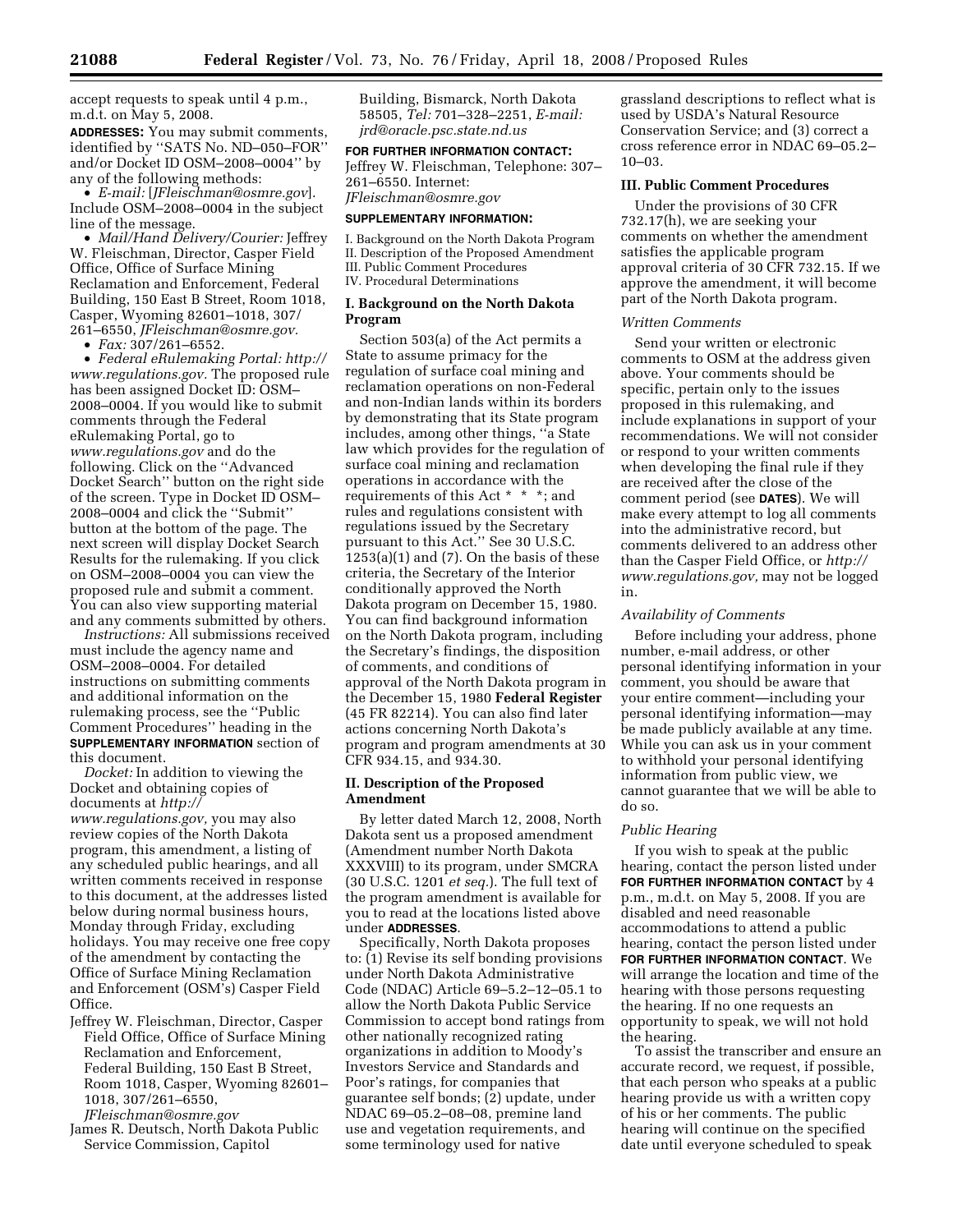has been given an opportunity to be heard. If you are in the audience and have not been scheduled to speak and wish to do so, you will be allowed to speak after those who have been scheduled. We will end the hearing after everyone scheduled to speak and others present in the audience who wish to speak have been heard.

### *Public Meeting*

If there is only limited interest in participating in a public hearing, we may hold a public meeting rather than a public hearing. If you wish to meet with us to discuss the amendment, please request a meeting by contacting the person listed under **FOR FURTHER INFORMATION CONTACT**. All such meetings are open to the public and, if possible, we will post notices of meetings at the locations listed under **ADDRESSES**. We will make a written summary of each meeting a part of the administrative record.

## **IV. Procedural Determinations**

#### *Executive Order 12630—Takings*

This rule does not have takings implications. This determination is based on the analysis performed for the Federal regulations.

### *Executive Order 12866—Regulatory Planning and Review*

This rule is exempted from review by the Office of Management and Budget (OMB) under Executive Order 12866.

### *Executive Order 12988—Civil Justice Reform*

The Department of the Interior has conducted the reviews required by section 3 of Executive Order 12988 and has determined that this rule meets the applicable standards of subsections (a) and (b) of that section.

However, these standards are not applicable to the actual language of State regulatory programs and program amendments because each program is drafted and promulgated by a specific State, not by OSM. Under sections 503 and 505 of SMCRA (30 U.S.C. 1253 and 1255) and the Federal regulations at 30 CFR 730.11, 732.15, and 732.17(h)(10), decisions on proposed State regulatory programs and program amendments submitted by the States must be based solely on a determination of whether the submittal is consistent with SMCRA and its implementing Federal regulations and whether the other requirements of 30 CFR parts 730, 731, and 732 have been met.

### *Executive Order 13132—Federalism*

This rule does not have federalism implications. SMCRA delineates the

roles of the Federal and State governments with regard to the regulation of surface coal mining and reclamation operations. One of the purposes of SMCRA is to ''establish a nationwide program to protect society and the environment from the adverse effects of surface coal mining operations.'' Section 503(a)(1) of SMCRA requires that State laws regulating surface coal mining and reclamation operations be ''in accordance with'' the requirements of SMCRA. Section 503(a)(7) requires that State programs contain rules and regulations ''consistent with'' regulations issued by the Secretary pursuant to SMCRA.

## *Executive Order 13175—Consultation and Coordination With Indian Tribal Governments*

In accordance with Executive Order 13175, we have evaluated the potential effects of this rule on Federally recognized Indian Tribes and have determined that the rule does not have substantial direct effects on one or more Indian Tribes, on the relationship between the Federal government and Indian Tribes, or on the distribution of power and responsibilities between the Federal government and Indian Tribes. The rule does not involve or affect Indian Tribes in any way.

## *Executive Order 13211—Regulations That Significantly Affect the Supply, Distribution, or Use of Energy*

On May 18, 2001, the President issued Executive Order 13211 which requires agencies to prepare a Statement of Energy Effects for a rule that is (1) considered significant under Executive Order 12866, and (2) likely to have a significant adverse effect on the supply, distribution, or use of energy. Because this rule is exempt from review under Executive Order 12866 and is not expected to have a significant adverse effect on the supply, distribution, or use of energy, a Statement of Energy Effects is not required.

# *National Environmental Policy Act*

This rule does not require an environmental impact statement because section 702(d) of SMCRA (30 U.S.C. 1292(d)) provides that agency decisions on proposed State regulatory program provisions do not constitute major Federal actions within the meaning of section 102(2)(C) of the National Environmental Policy Act (42 U.S.C. 4321 et seq).

### *Paperwork Reduction Act*

This rule does not contain information collection requirements that require approval by OMB under the Paperwork Reduction Act (44 U.S.C. 3501 *et seq.*).

## *Regulatory Flexibility Act*

The Department of the Interior certifies that this rule will not have a significant economic impact on a substantial number of small entities under the Regulatory Flexibility Act (5 U.S.C. 601 *et seq.*). The State submittal, which is the subject of this rule, is based upon counterpart Federal regulations for which an economic analysis was prepared and certification made that such regulations would not have a significant economic effect upon a substantial number of small entities. In making the determination as to whether this rule would have a significant economic impact, the Department relied upon the data and assumptions for the Federal regulations.

#### *Small Business Regulatory Enforcement Fairness Act*

This rule is not a major rule under 5 U.S.C. 804(2), of the Small Business Regulatory Enforcement Fairness Act. This rule:

a. Does not have an annual effect on the economy of \$100 million.

b. Will not cause a major increase in costs or prices for consumers, individual industries, Federal, State, or local government agencies, or geographic regions.

c. Does not have significant adverse effects on competition, employment, investment, productivity, innovation, or the ability of U.S. based enterprises to compete with foreign-based enterprises.

This determination is based upon the fact that the State submittal which is the subject of this rule is based upon Federal regulations for which an analysis was prepared and a determination made that the Federal regulations were not considered major.

#### *Unfunded Mandates*

This rule will not impose an unfunded Mandate on State, local, or tribal governments or the private sector of \$100 million or more in any given year. This determination is based upon the fact that the State submittal, which is the subject of this rule, is based upon Federal regulations for which an analysis was prepared and a determination made that the Federal regulations did not impose an unfunded mandate.

## **List of Subjects in 30 CFR Part 930**

Intergovernmental relations, Surface mining, Underground mining.